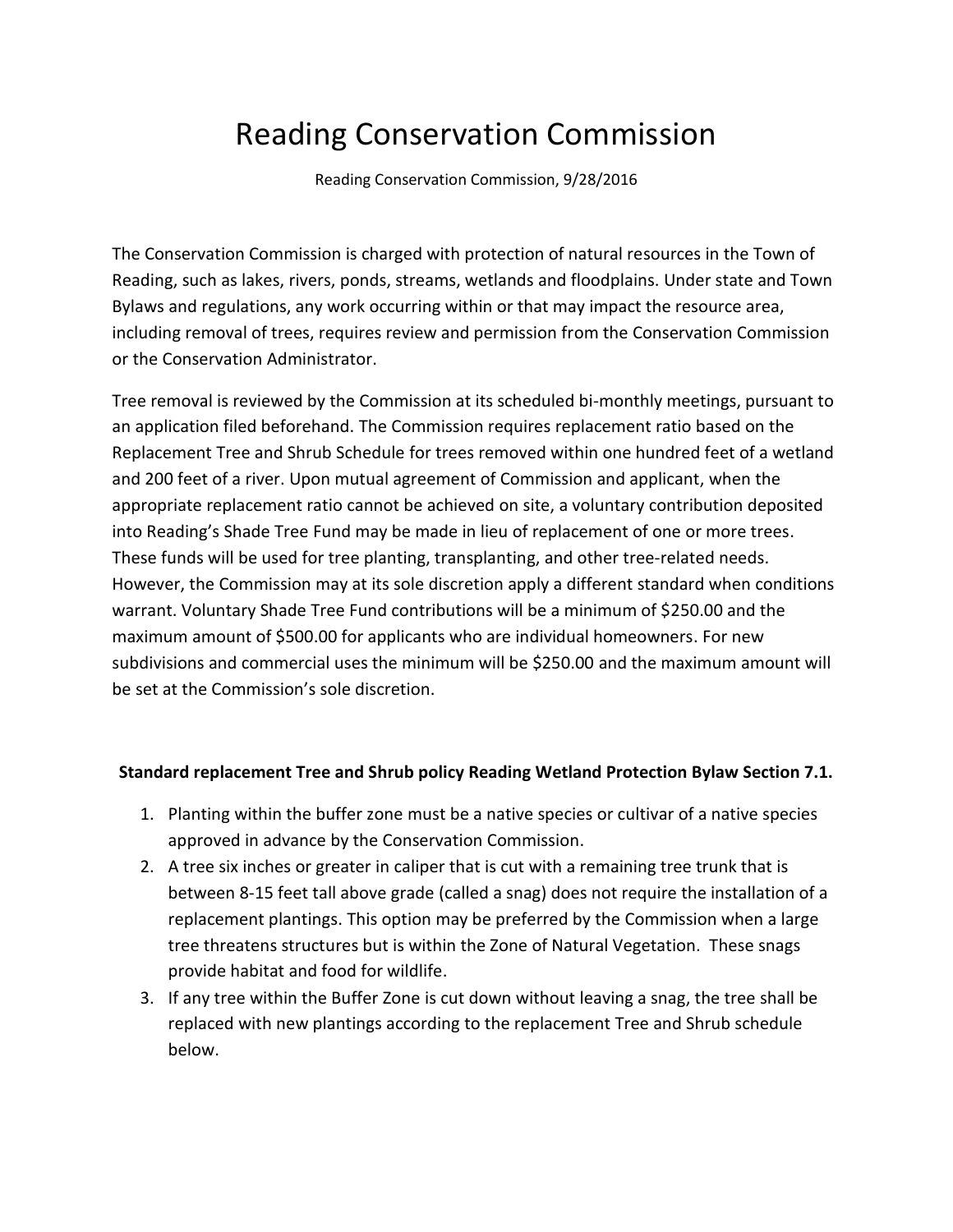4. Replacement plantings must be installed within 180 days of the day the existing tree is cut. Replacement plantings that do not survive for at least two growing seasons must be replaced. No Certificate of Compliance shall be issued if the plants have not been established for at least two growing seasons without an established surety acceptable to the Commission.

# **How to Request Approval**

Applicants must call or email the Town Conservation Administrator <mailto:ctirone@ci.reading.ma.us> with the following information for instructions on what permit is needed and how to proceed with the work.

If the tree in question is within 100 feet of a wetland or pond, or 200 feet of a river, the property owner shall:

- 1) Provide written notification to the Conservation Commission office which includes: name, address, contact phone and, if available, email, location of tree, size of tree – dbh and approximate height species of tree, water body or wetland nearby, photo(s) sketch plan showing location of tree.
- 2) Provide a letter from a qualified professional stating that the tree(s) poses an immediate threat to property or to public health and safety.
- 3) Receive written permission from the Conservation Office before proceeding with the work.

# **Importance of Native Species and Proper Planting**

Replacement trees must be native species selected from the [Recommended Native Plant](http://www.readingma.gov/conservation-commission/files/recommended-native-plant-materials-list)  [Materials List](http://www.readingma.gov/conservation-commission/files/recommended-native-plant-materials-list) and be between four and ten feet tall with a trunk caliper of three inches or more measured at six inches above the root ball. The following guide from the Tree Care Industry Association website at [www.treecaretips.org](http://www.treecaretips.org/) provides instructions for planting your new tree with the best chance for survival.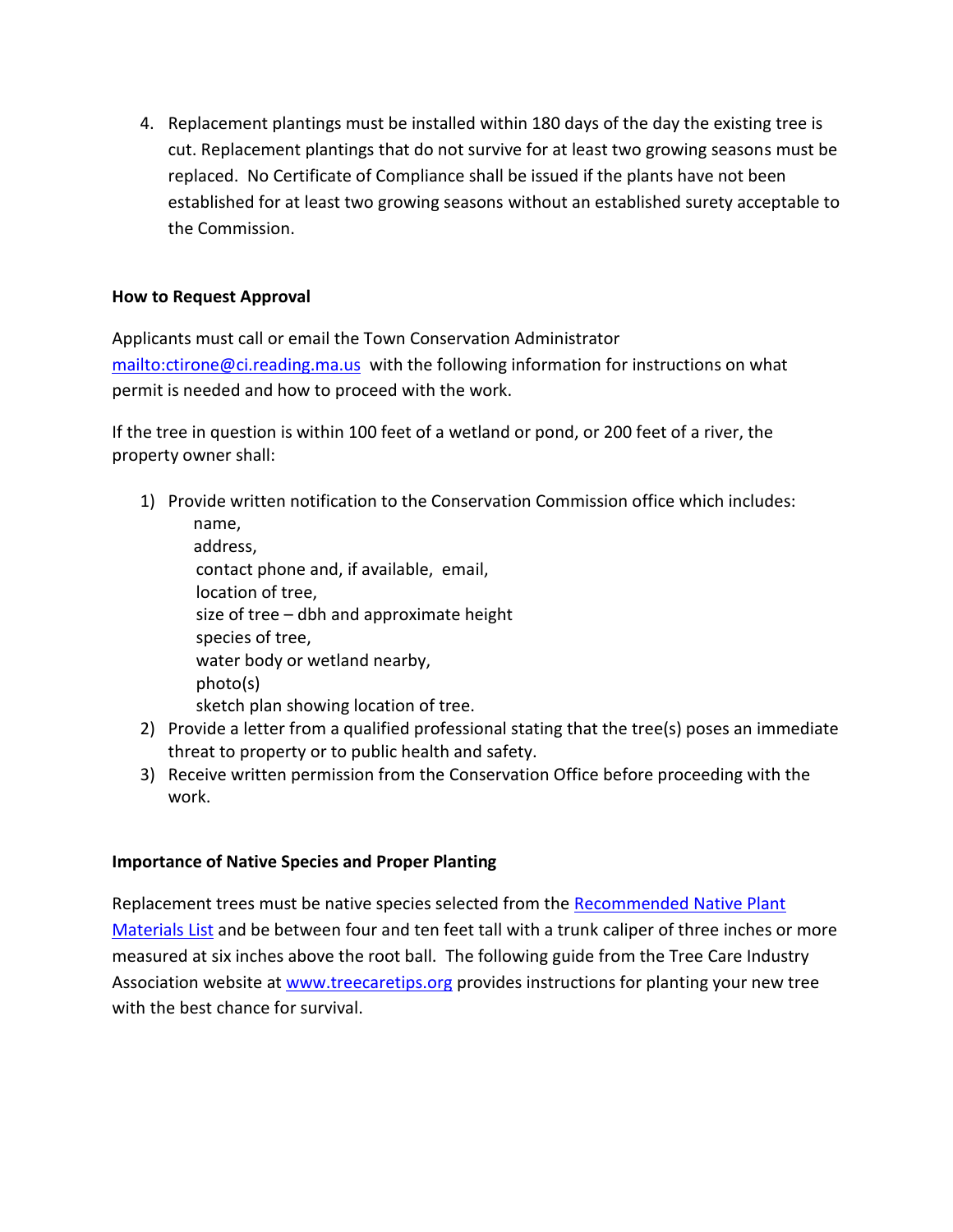### **Hazard Trees**

Circumstances may arise when one or two trees become an imminent hazard to property or public safety and need to be removed before an application can be filed with the Commission or before the Commission can meet to review the request in order to avoid such hazard.

In such limited situations, the Commission shall follow this Hazardous Tree Protocol. For three or more trees, the Emergency Certification procedures in the state and Town Wetlands Regulations shall be followed.

### **Hazardous Tree Protocol**

If the tree in question is within 100 feet of a wetland or pond, or 200 feet of a river, the property owner shall:

1) Provide written notification to the Conservation Commission office which includes:

 name, address, contact phone and, if available, email, location of tree, size of tree – dbh and approximate height species of tree, water body or wetland nearby, photo(s) sketch plan showing location of tree.

2) Provide a letter from a qualified professional stating that the tree(s) poses an immediate threat to property or to public health and safety.

3) Receive written permission from the Conservation Office before proceeding with the work.